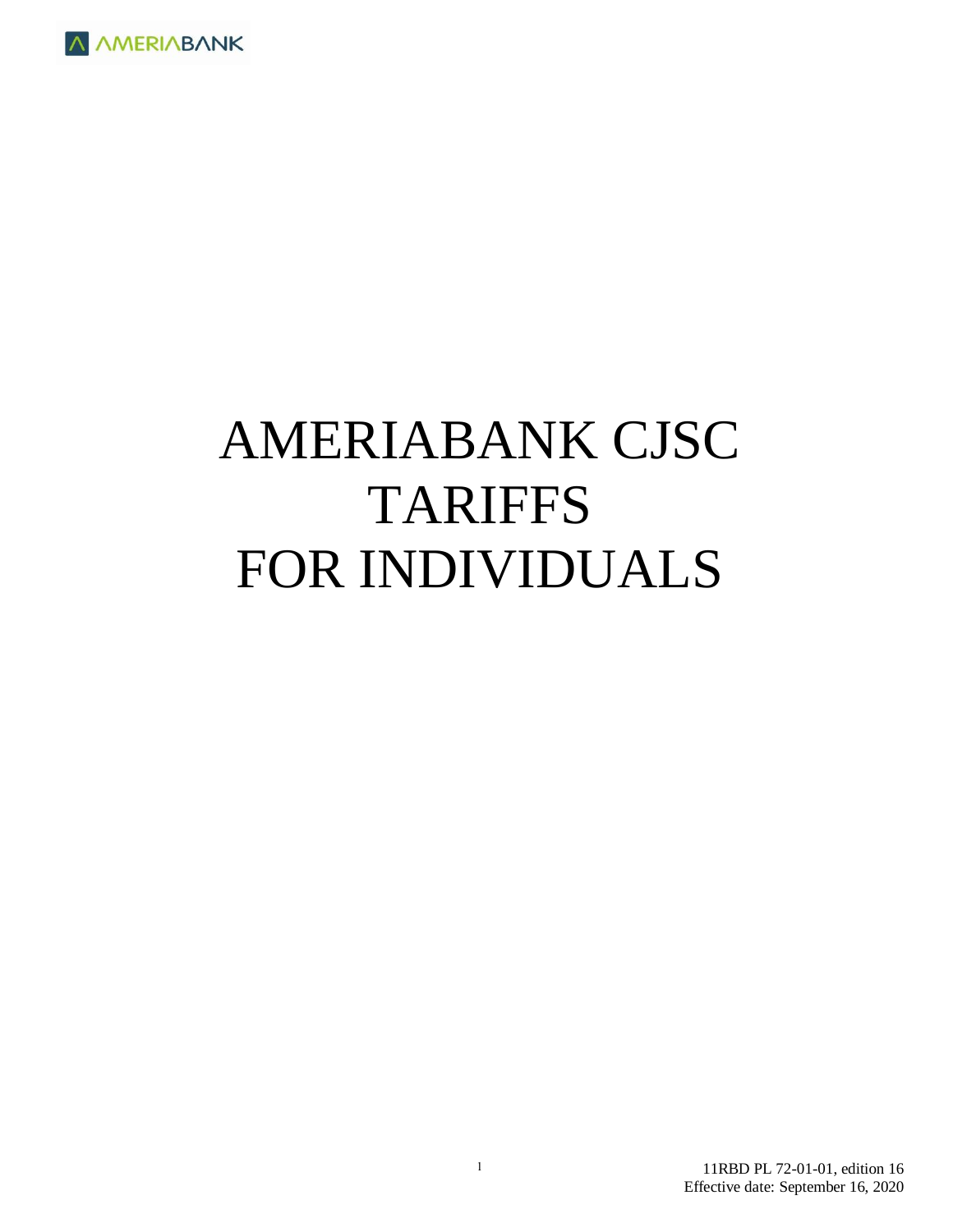

#### 1. **GENERAL PROVISIONS**

- 1. All commissions shall be charged in AMD.
- 2. Commissions expressed as percentage of foreign currency amounts shall be charged in AMD, at the Bank's board buy exchange rate (clearing).
- 3. If the client has no sufficient funds available on his/her AMD account, the Bank may convert the full or partial amount of commission from the foreign currency accounts at the Bank's board buy exchange rate.
- 4. All postal and telecommunication expenses, as well as third bank costs shall be charged additionally.
- 5. The Bank may review current tariffs, advising the clients through making the changes available for them on the website or within the Bank premises. The changes shall take effect on the date fixed by the Bank, but not earlier than the client notice date.
- 6. Based on long-term cooperation between the Bank and the client, the volume of transactions and other sound reasons, the Bank may apply tariffs and rates different from those defined herein. All such tariffs will be specified in other documents and/or supplementary covenants and agreements.
- 7. All commissions subject to VAT shall include VAT.
- 8. In case of termination of services fees paid before termination are not refundable.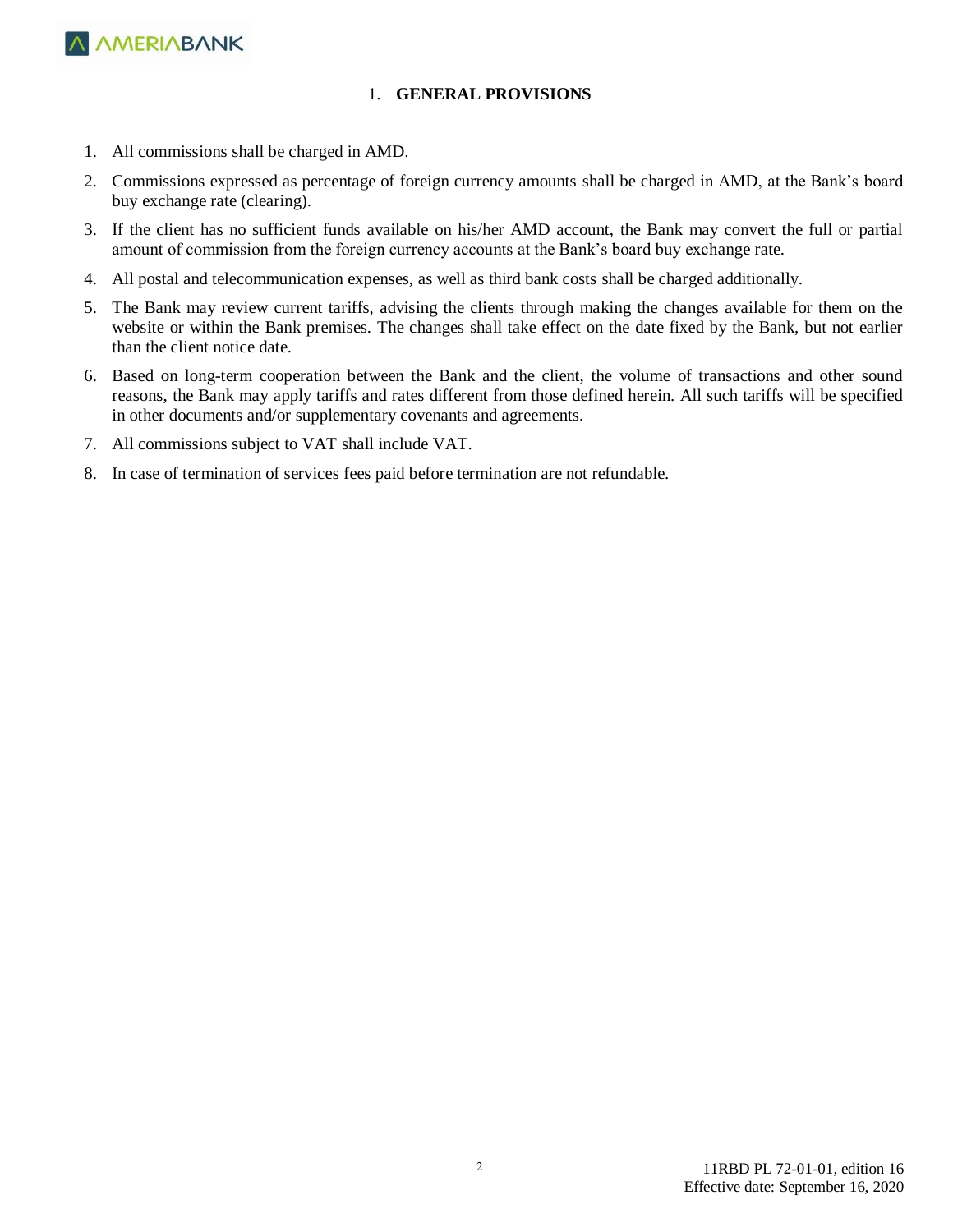#### **2. OPENING AND MANAGEMENT OF BANK ACCOUNTS**

#### **(including service of non-account holders)**

| Item                                                                                                                                                                                                                                                                   | <b>Standard</b>                     | Persona   | Premium/<br>Partner |
|------------------------------------------------------------------------------------------------------------------------------------------------------------------------------------------------------------------------------------------------------------------------|-------------------------------------|-----------|---------------------|
| 1. Account opening + service package<br>(package includes accounts in AMD and<br>foreign<br>currency,<br>Internet<br>one<br>Bank/Mobile Bank<br>(with)<br>Ameria<br>Token); one Visa Classic or MasterCard<br>Standard card without annual service<br>fee <sup>1</sup> | AMD 3,000                           | N/a       | N/a                 |
| Distance opening of Smart account +<br>2.<br>service package (package includes an<br>account in AMD, Internet Bank/Mobile<br>Bank (with Ameria Token), one VISA<br>Classic or one MasterCard Standard or<br>one ArCa Carrefour Smile card)                             | Free                                | Free      | Free                |
| 3. Account opening <sup>2</sup>                                                                                                                                                                                                                                        |                                     |           |                     |
| 3.1. Accounts in AMD                                                                                                                                                                                                                                                   |                                     |           |                     |
| For Armenian citizens<br>3.1.1.                                                                                                                                                                                                                                        | Free                                | Free      | Free                |
| For non-citizens <sup>3</sup><br>3.1.2.                                                                                                                                                                                                                                | AMD 5,000                           | AMD 5,000 | Free                |
| 3.2. Accounts in foreign currency                                                                                                                                                                                                                                      |                                     |           |                     |
| At Yerevan-based branches<br>3.2.1.                                                                                                                                                                                                                                    | AMD 1,000 per account               | Free      | Free                |
| At branches outside Yerevan<br>3.2.2.                                                                                                                                                                                                                                  | AMD 500 per account                 | Free      | Free                |
| If opened via Internet<br>3.2.3.<br>Bank/Mobile Bank                                                                                                                                                                                                                   | Free                                | Free      | Free                |
| 4. Minimum account balance <sup>4</sup>                                                                                                                                                                                                                                | N/a                                 | N/a       | N/a                 |
| 5. Account management <sup>5</sup>                                                                                                                                                                                                                                     |                                     |           |                     |
| 5.1. If during the calendar half-year the average<br>cash flows on the client's accounts are at<br>least AMD 150,000, or the average daily<br>balance on the accounts is above AMD<br>50,000                                                                           | Free                                | Free      | Free                |
| 5.2. If during the calendar half-year the average<br>cash flows on any of the client's account<br>are less than AMD 150,000, or the average<br>daily balance on the accounts is less than                                                                              | AMD 1,000 per calendar<br>half-year | Free      | Free                |

<sup>1</sup> Package available only for citizens of Armenia. In case of refusal to use one or several services, the price does not change. Services not included in the package are chargeable pursuant to their respective tariffs. The package is applicable to existing clients, if they do not use any of the package services.

<sup>2</sup> To use bank services clients need to open an account in AMD. No account opening fees in case of time deposits, purchase of bonds, safe deposit box renting or brokerage account opening.

<sup>3</sup> Fee charged only for the first AMD account.

<sup>4</sup> 0% annual interest on credit balance.

<sup>&</sup>lt;sup>5</sup> The turnover of any account of the client (including card accounts) applies to all other accounts (this provision is applicable only in terms of charging the commissions). If the client has a card account linked to an active card, no commission is charged. If the account is linked to a closed card, the commission is chargeable. Commissions are charged within two weeks following each calendar half-year.

If there were no cash flows on the account during the most recent 12 months, the client account debiting transactions will be restricted within two weeks following each calendar quarter.

If there were no cash flows on the account during the most recent 12 months and the account balance is zero, the account will be closed within two weeks following each calendar half-year.

Account maintenance fee shall not be charged from the clients having brokerage accounts.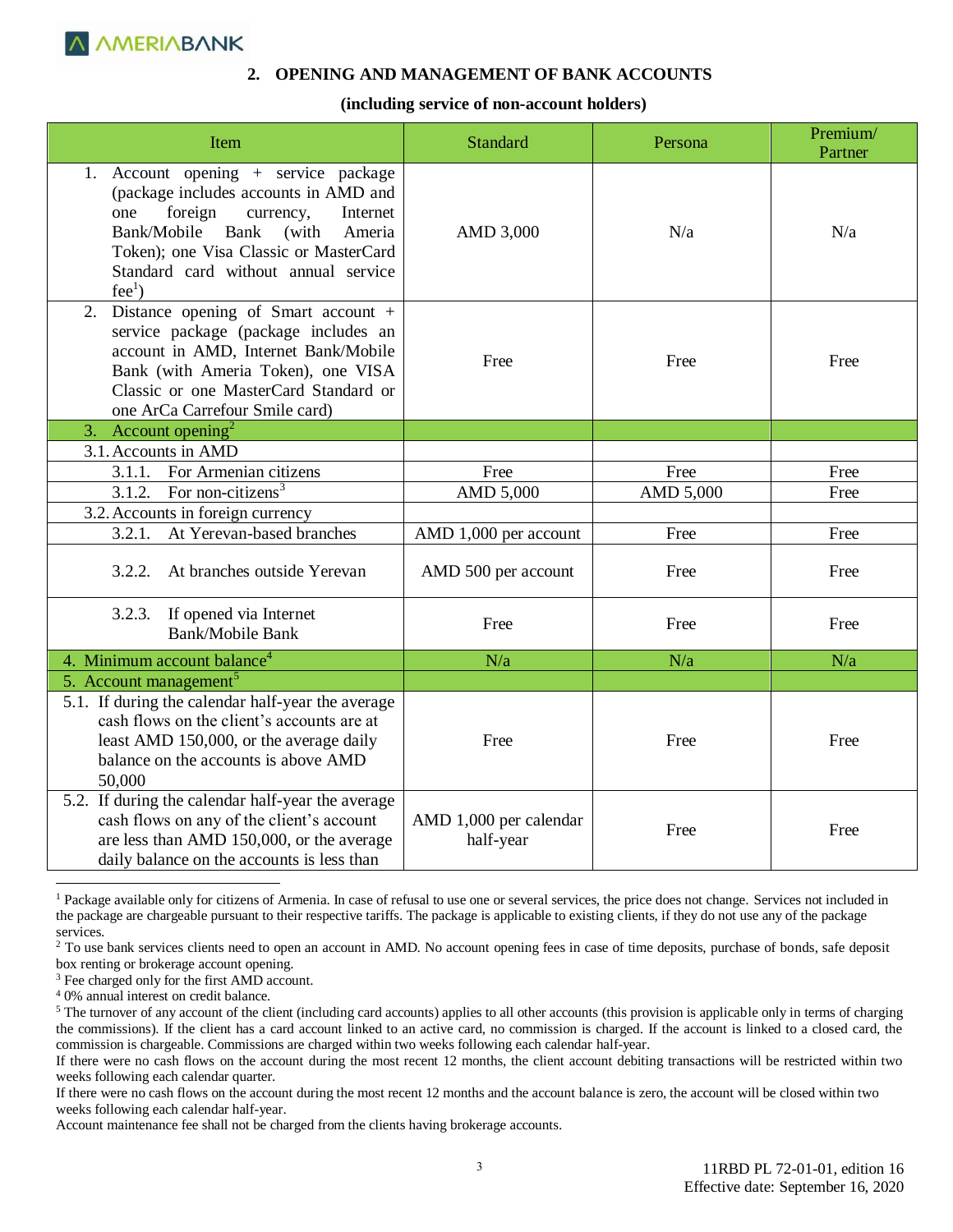$\overline{a}$ 

| AMD 50,000                                                                                                                                        |                                                                                                                                                       |                            |                            |
|---------------------------------------------------------------------------------------------------------------------------------------------------|-------------------------------------------------------------------------------------------------------------------------------------------------------|----------------------------|----------------------------|
| 6. Distance banking $6$                                                                                                                           |                                                                                                                                                       |                            |                            |
| 6.1. Internet (Online) Banking/Mobile<br>Banking System with an access to view the<br>account activity and statements and<br>execute transactions |                                                                                                                                                       |                            |                            |
| 6.1.1. With a token generating once-time<br>passwords                                                                                             | Lump sum fee of AMD<br>3,000 (including one<br>token generating one-<br>time password to log<br>into the system and<br>authorize the<br>transactions) | Free                       | Free                       |
| 6.1.2. With Ameria Token app code                                                                                                                 | Lump sum fee of AMD<br>1,000 (including one<br>code for Ameria Token<br>application to log into<br>the system and authorize<br>the transactions)      | Free                       | Free                       |
| 6.1.3. Provision of a token/Ameria Token (in<br>case of loss or damage), replacement of<br>the existing token                                     | AMD 1,000, VAT<br>included                                                                                                                            | AMD 1,000, VAT<br>included | AMD 1,000, VAT<br>included |
| Through phone banking <sup>7</sup><br>6.2.                                                                                                        | AMD 5,000 lump sum                                                                                                                                    | AMD 5,000 lump sum         | Free                       |
| 7. Provision of statements, information and<br>copies of documents                                                                                |                                                                                                                                                       |                            |                            |

<sup>6</sup> The Bank defines currency exchange rates every business day. Such rates remain effective during open hours of the Bank. The Bank is entitled to reject conversion applications received by distance banking systems on non-open hours (before 09.30 a.m. and after 5:00 p.m) and non-business days (including Saturdays).

<sup>7</sup> Phone banking features the following services, which are subject to the limits specified below:

| N              | Operation                                                                             | Limit per transaction<br>(AMD or foreign currency<br>equivalent) |
|----------------|---------------------------------------------------------------------------------------|------------------------------------------------------------------|
| 1              | Getting voice information about accounts                                              | N/A                                                              |
| $\overline{c}$ | Setting (agreeing) transaction value and currency for FX transactions                 | N/A                                                              |
| 3              | Transfers between client's accounts with Ameriabank                                   | Up to AMD 10,000,000                                             |
| 4              | Transfers between the client's and other parties' accounts with Ameriabank            | Up to AMD 10,000,000                                             |
| 5              | Non-cash FX transactions                                                              | Up to AMD 10,000,000                                             |
| 6              | Transfers to other Armenian banks if the client has previously made the same transfer | Up to AMD 5,000,000                                              |
| 6.1            | Transfers to other Armenian banks if the client makes the transfer for the first time | Up to AMD 3,000,000                                              |
| $\tau$         | International transfers                                                               | Max AMD 2,000,000 daily                                          |
| 8              | Utility payments                                                                      | Up to AMD 1,000,000                                              |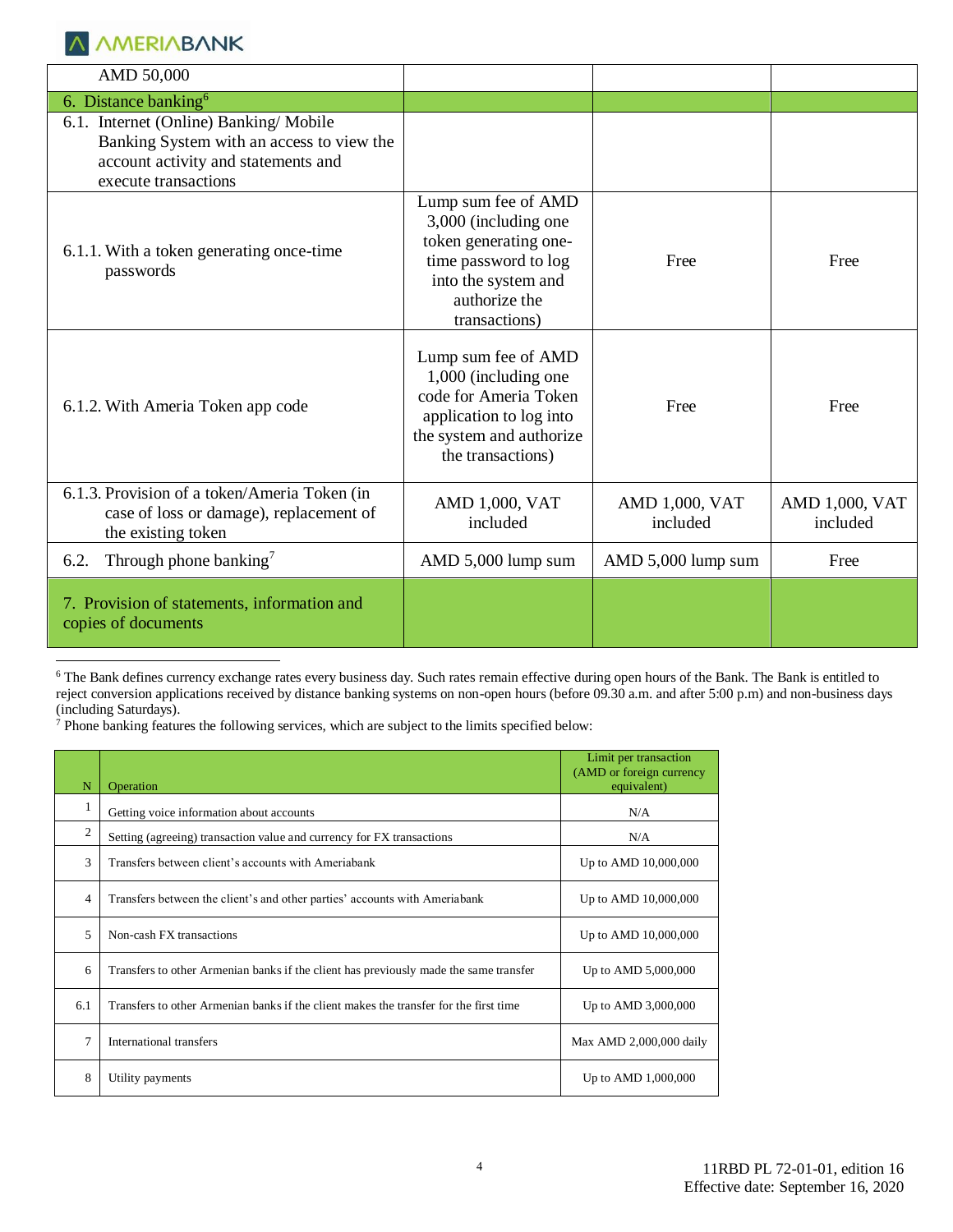| 7.1. Provision of up to 1 year-old account<br>statements, copies of account statements<br>or other documents kept in electronic<br>form        | Free                                                            | Free                                                            | Free                                  |
|------------------------------------------------------------------------------------------------------------------------------------------------|-----------------------------------------------------------------|-----------------------------------------------------------------|---------------------------------------|
| Provision of more than 1 year-old account<br>7.2.<br>statements, copies of account statements<br>or other documents kept in electronic<br>form | AMD 5,000 per annual<br>statement per account,<br>VAT included  | AMD 5,000 per annual<br>statement per account,<br>VAT included  | Free                                  |
| 7.3. Provision of more than 1 year-old account<br>statement or other electronic document,<br>by emailing to the customer without a<br>stamp    | AMD 3,000, per annual<br>statement per account,<br>VAT included | AMD 3,000, per<br>annual statement per<br>account, VAT included | Free                                  |
| Provision of references<br>7.4.                                                                                                                |                                                                 |                                                                 |                                       |
| 7.4.1. To holders of 3 and more months<br>old accounts                                                                                         | AMD 3,000, VAT<br>included                                      | AMD 3,000, VAT<br>included                                      | Free                                  |
| 7.4.2. To holders of less than 3 months<br>old accounts                                                                                        | AMD 5,000, VAT<br>included                                      | AMD 5,000, VAT<br>included                                      | Free                                  |
| 7.4.3. If ordered online by Internet Bank/<br>Mobile Bank/on the Bank's<br>website <sup>8</sup>                                                | AMD 1,000, VAT<br>included                                      | Free                                                            | Free                                  |
| 7.5. Account statement delivery                                                                                                                |                                                                 |                                                                 |                                       |
| 7.5.1. By e-mail                                                                                                                               | Free                                                            | Free                                                            | Free                                  |
| 7.5.2. By post within Armenia                                                                                                                  | AMD 1,000 monthly,<br>VAT included                              | AMD 1,000 monthly,<br>VAT included                              | AMD 1,000<br>monthly, VAT<br>included |
| 7.5.3. By post outside Armenia <sup>9</sup>                                                                                                    | As per postal service<br>bills                                  | As per postal service<br>bills                                  | As per postal<br>service bills        |
| 8. SMS notification                                                                                                                            |                                                                 |                                                                 |                                       |
| 8.1. Operational SMS alerts                                                                                                                    |                                                                 |                                                                 |                                       |
| 8.1.1. Account balance reporting (daily)                                                                                                       | AMD 3,000 per annum,<br>VAT included                            | AMD 3,000 per<br>annum, VAT included                            | Free                                  |
| 8.1.2. Account balance reporting (at least<br>once a week)                                                                                     | AMD 1,000 per annum,<br>VAT included                            | AMD 1,000 per<br>annum, VAT included                            | Free                                  |
| 8.1.3. Brief statement of latest<br>transactions on the account                                                                                | AMD 3,000 per annum,<br>VAT included                            | AMD 3,000 per<br>annum, VAT included                            | Free                                  |
| 8.2.<br><b>Informational SMS</b> alerts                                                                                                        |                                                                 |                                                                 |                                       |
| 8.2.1. On every change of the Bank's                                                                                                           |                                                                 |                                                                 |                                       |
| exchange rates                                                                                                                                 | AMD 10,000 per                                                  | AMD 10,000 per                                                  |                                       |
| 8.2.1.1. cash                                                                                                                                  | annum, VAT included                                             | annum, VAT included                                             | Free                                  |
| 8.2.1.2. non-cash                                                                                                                              |                                                                 |                                                                 |                                       |
| 8.2.2. on average exchange rates on the                                                                                                        | AMD 3,000 per annum,                                            | AMD 3,000 per                                                   |                                       |
| FX market as declared by the CBA                                                                                                               | VAT included                                                    | annum, VAT included                                             | Free                                  |
| (daily)                                                                                                                                        |                                                                 |                                                                 |                                       |
| Direct debit for utility bills<br>9.<br>10. Execution of the client's standing orders <sup>10</sup>                                            | Free<br>Free                                                    | Free<br>Free                                                    | Free<br>Free                          |

<sup>&</sup>lt;sup>8</sup> The reference requests should be filed one banking day in advance.

<sup>&</sup>lt;sup>9</sup> The delivery is provided by regular mail.

<sup>&</sup>lt;sup>10</sup> Standing payment orders should contain the exact date of the transaction, currency, amount, beneficiary's name/account number.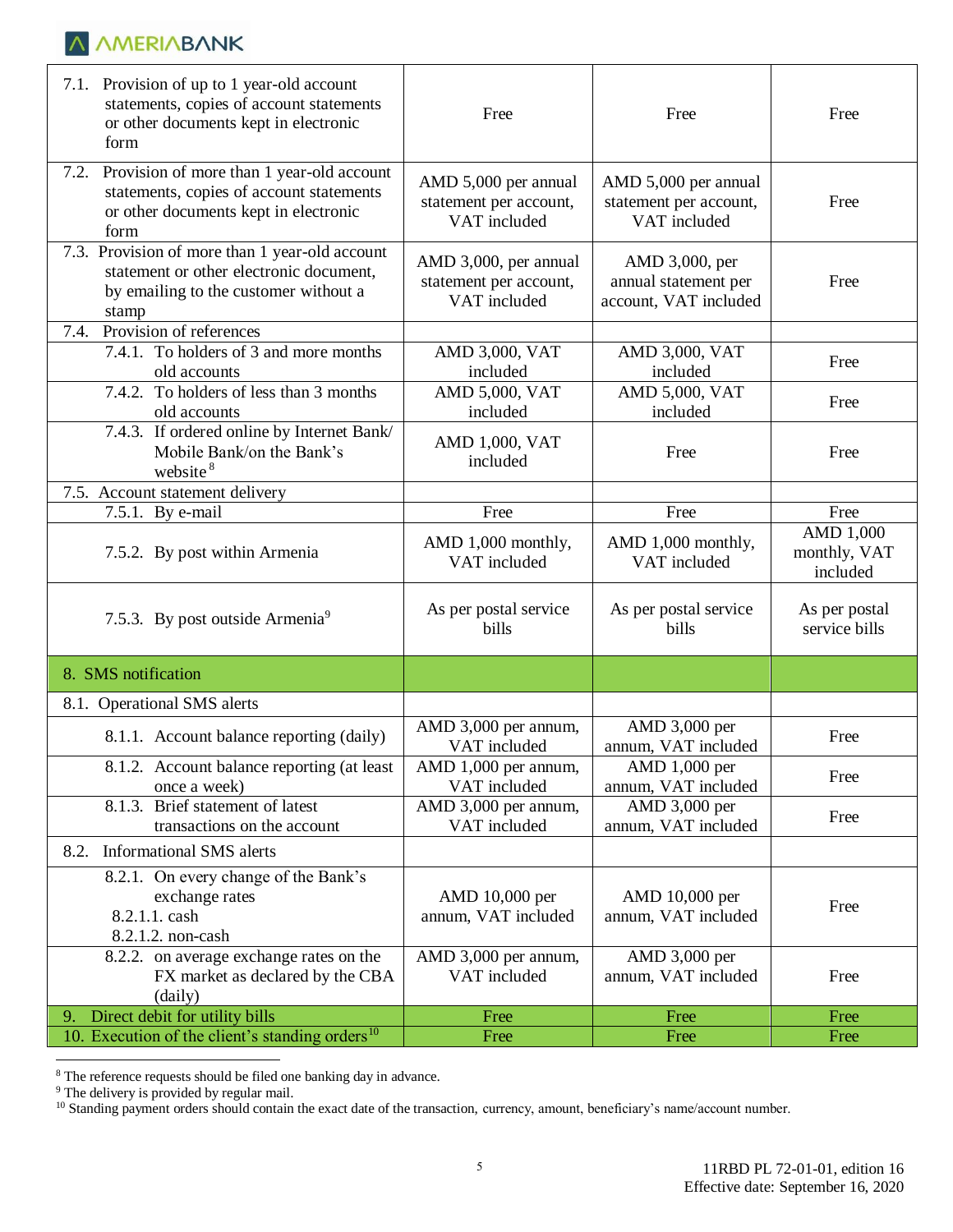| 11. Provision of power of attorney by<br>individuals (clients)<br>(In the presence of the grantor)                                                     | <b>AMD 3,000, VAT</b><br>included | <b>AMD 3,000, VAT</b><br>included | Free |
|--------------------------------------------------------------------------------------------------------------------------------------------------------|-----------------------------------|-----------------------------------|------|
| 12. Cash transactions by non-account holders,<br>unless other fee is chargeable for such                                                               |                                   |                                   |      |
| transaction under these tariffs $^{11}$                                                                                                                |                                   |                                   |      |
| 12.1. At Yerevan-based branches                                                                                                                        | AMD 1,000                         | N/A                               | N/A  |
| 12.2. At branches outside Yerevan                                                                                                                      | <b>AMD 500</b>                    | N/A                               | N/A  |
| 13. Review of non-account holder's application<br>for banking services (unless other fee is<br>chargeable for such application under these<br>tariffs) | <b>AMD 1,000</b>                  | N/A                               | N/A  |

## **3. CASH TRANSACTIONS**

| Item                                                             | <b>Standard</b>                                                 | Persona                                                         | Premium/<br>Partner        |
|------------------------------------------------------------------|-----------------------------------------------------------------|-----------------------------------------------------------------|----------------------------|
| Client account crediting in cash                                 |                                                                 |                                                                 |                            |
| 1.1. AMD                                                         |                                                                 |                                                                 |                            |
| 1.1.1. To accounts of payment and<br>settlement organizations    | $0.3\%$ , minimum<br>AMD 5,000                                  | $0.3\%$ , minimum<br>AMD 5,000                                  | 0.3%, minimum AMD<br>5,000 |
| 1.1.2. To other customers                                        |                                                                 |                                                                 |                            |
| $\leq 50,000$ AMD <sup>12</sup><br>1.1.2.1.                      | <b>AMD 500</b>                                                  | <b>AMD 500</b>                                                  | Free                       |
| 1.1.2.2.<br>$>50,000$ AMD                                        | Free                                                            | Free                                                            | Free                       |
| 1.2. USD, EUR                                                    | Free                                                            | Free                                                            | Free                       |
| 1.3. RUB, GBP, CHF and other foreign<br>currencies <sup>13</sup> | According to the<br>rates prevailing in<br>the bank on that day | According to the<br>rates prevailing in<br>the bank on that day | Free                       |

 $11$  The fee is not applied in case of currency exchange transactions.

 $12$  No commission for cash deposit in the following cases:

Account top-up to pay commissions<br>Account top-up to make payments

 $\overline{a}$ 

Account top-up to make payments to government and local authorities of Armenia, including notary offices, service agencies of state committee of real estate cadaster and other government bodies

 $\checkmark$  Cash deposit as part of other operations handled by teller

<sup>13</sup> Depositing cash as a time deposit is free of charge. If the deposit is terminated early within the first 30 days after it is made, a repayment fee is charged at the rate applicable to cash deposits as of that date.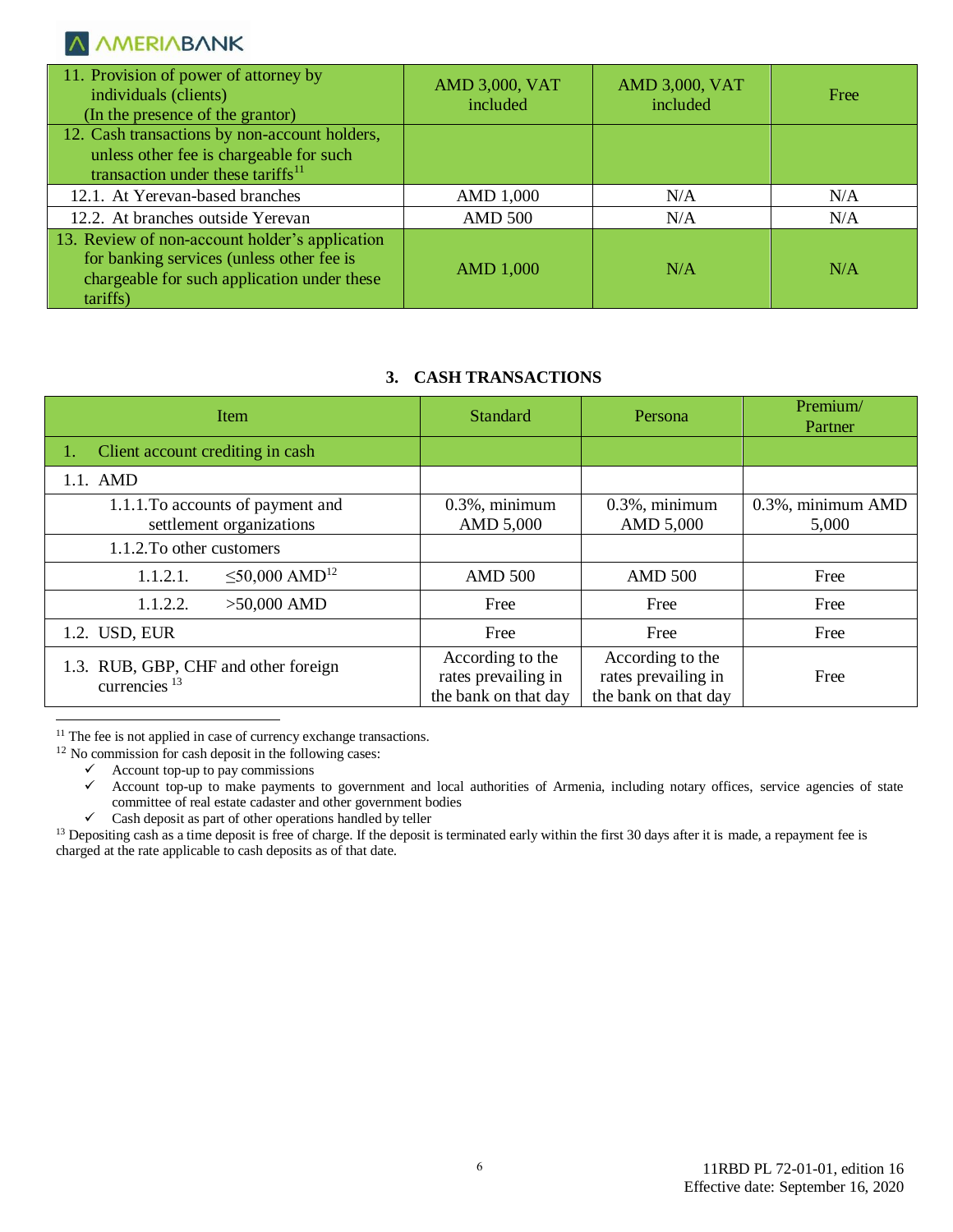| Cash withdrawal <sup>14</sup><br>2.                                                                              |                                     |                                     |                                |
|------------------------------------------------------------------------------------------------------------------|-------------------------------------|-------------------------------------|--------------------------------|
| 2.1. From funds credited to client's account in<br>cash                                                          | Free                                | Free                                | Free                           |
| 2.2. From funds credited to client's account via<br>wire transfer <sup>15</sup>                                  |                                     |                                     |                                |
| 2.2.1. AMD                                                                                                       |                                     |                                     |                                |
| 2.2.1.1. At Yerevan-based branches                                                                               | $0.2\%$ , minimum<br><b>AMD 500</b> | $0.2\%$ , minimum<br><b>AMD 500</b> | Free                           |
| 2.2.1.2. At branches outside<br>Yerevan                                                                          | $0.1\%$ , minimum<br><b>AMD 200</b> | $0.1\%$ , minimum<br><b>AMD 200</b> | Free                           |
| 2.2.2. RUB                                                                                                       | $0.3\%$ ,<br>minimum AMD<br>1,000   | $0.2\%$ ,<br>minimum AMD<br>1,000   | $0.2\%$ ,<br>minimum AMD 1,000 |
| 2.2.3. Other foreign currencies                                                                                  | $0.5\%$ , minimum<br>AMD 1,000      | $0.5\%$ , minimum<br>AMD 1,000      | 0.5%, minimum AMD<br>1,000     |
| 2.3. Cash withdrawal through cashing centers of<br>Ameriabank (POS terminal) with cards<br>issued by other banks | 2%, minimum AMD<br>2,000            | 2%, minimum AMD<br>2,000            | 1%, minimum AMD<br>1,500       |
| 2.4. Cash withdrawal by non-account holders                                                                      | 1%, minimum AMD<br>3,000            | N/A                                 | N/A                            |
| 2.5. Delivery of cash from transfers within<br>Ameriabank accounts to non-account holders                        |                                     |                                     |                                |
|                                                                                                                  |                                     |                                     |                                |

<sup>14</sup> Cash is provided as follows below:

|                                                        | Cash withdrawal without filing an<br>application in advance                                                                             | Cash withdrawal based on the application filed in advance                                                                               |                                                                                              |                                                                                                |  |
|--------------------------------------------------------|-----------------------------------------------------------------------------------------------------------------------------------------|-----------------------------------------------------------------------------------------------------------------------------------------|----------------------------------------------------------------------------------------------|------------------------------------------------------------------------------------------------|--|
| <b>Office</b>                                          | <b>Amount requested</b><br>(to be provided during the same)<br>operational day when the application<br>was filed)                       | <b>Amount requested</b>                                                                                                                 | <b>Timing for provision</b><br>of cash if the<br>application was filed<br>before $1:00$ p.m. | <b>Timing for</b><br>provision of cash<br>if the application<br>was filed after<br>$1:00$ p.m. |  |
| Kamar Branch/<br><b>Head Office</b>                    | Up to AMD 30 million,<br>USD 100,000, EUR 30,000<br>or AMD 1 million equivalent in<br>another currency (in case of other<br>currencies) | Over AMD 30 million,<br>USD 100,000, EUR 30,000, or<br>AMD 1 million equivalent in<br>another currency (in case of<br>other currencies) | Up to 1 operational<br>day                                                                   | Up to $2$<br>operational days                                                                  |  |
| Yerevan-based branches<br>(other than Kamar<br>Branch) | Up to AMD 20 million, USD 25,000,<br>EUR 15,000<br>or AMD 1 million equivalent in<br>another currency (in case of other<br>currencies)  | Over AMD 20 million, USD<br>25,000, EUR 15,000<br>or AMD 1 million equivalent in<br>another currency (in case of<br>other currencies)   | Up to 1 operational<br>day                                                                   | Up to $2$<br>operational days                                                                  |  |
| Branches outside Yerevan                               | Up to AMD 10 million,<br>USD 20,000, EUR 10,000<br>or AMD 1 million equivalent in<br>another currency (in case of other<br>currencies)  | Over AMD 10 million,<br>USD 20,000, EUR 10,000<br>or AMD 1 million equivalent in<br>another currency (in case of<br>other currencies)   | Up to 5 operational days                                                                     |                                                                                                |  |

If after cash withdrawal the client closes his all accounts, and the account balance is less than the required minimum cash withdrawal fee, no cash withdrawal fee shall be charged.

 $15$  No commission is charged for cash withdrawal under the following products/services:

Amounts generated from time deposits, including the interest accrued (except for deposits repaid before the due date)<br>Amounts of the interest on the savings accounts

Amounts of the interest on the savings accounts<br>Amounts of the bonds, including the paid coupor

Amounts of the bonds, including the paid coupon if such bonds have been retained until the maturity date.

This commission is also applicable to loans provided by the bank and credited to the clients' account, unless otherwise envisaged by the terms of the given loan facility.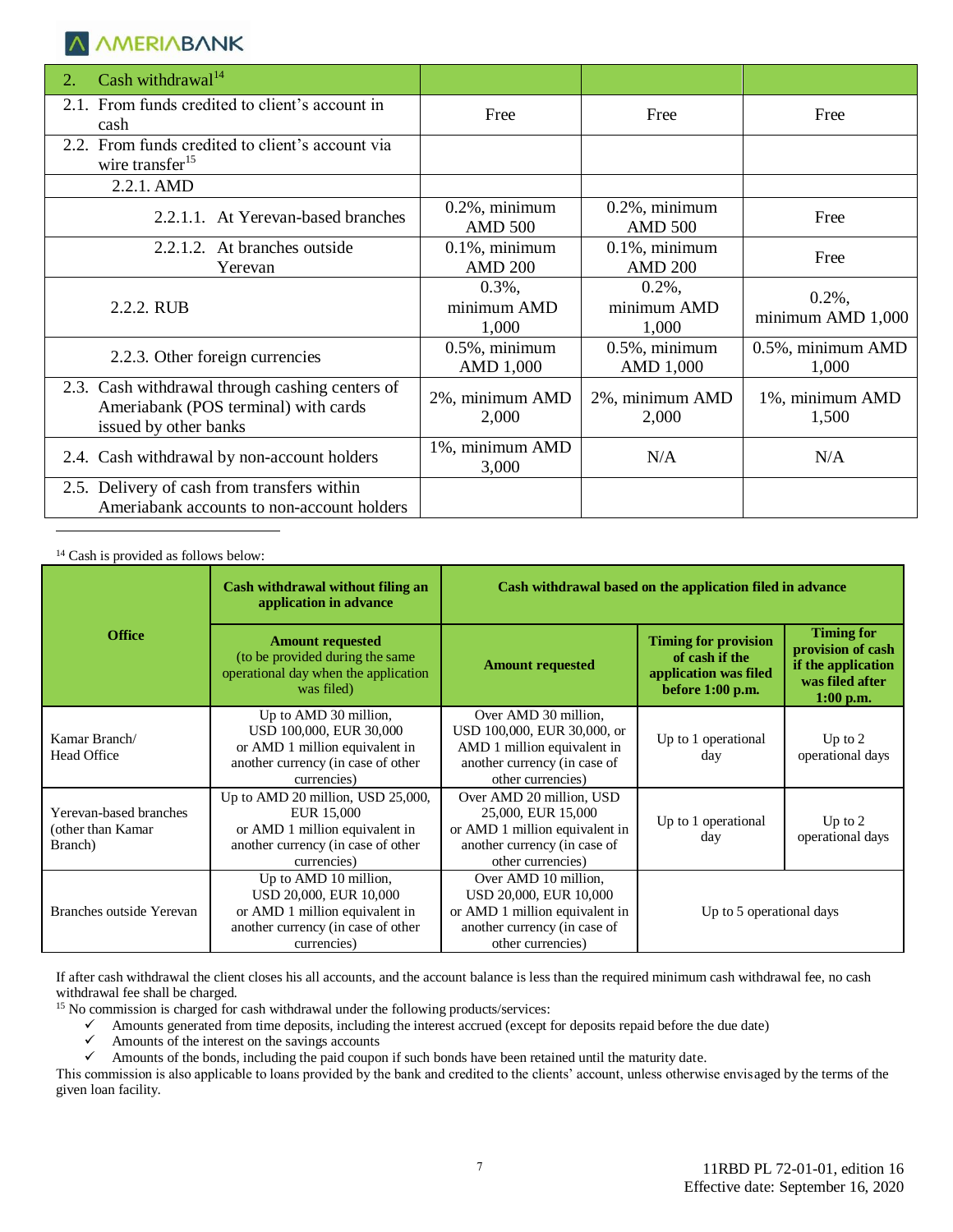| 2.5.1. In AMD                                                                     | $0.3\%$ , minimum<br>AMD 1,000       | N/A                                  | N/A                                                                                            |
|-----------------------------------------------------------------------------------|--------------------------------------|--------------------------------------|------------------------------------------------------------------------------------------------|
| 2.5.2. In other currencies                                                        | $0.5\%$ , minimum<br>AMD 1,000       | N/A                                  |                                                                                                |
| 3. Acceptance, exchange or provision of AMD<br>coins for non-account holders      |                                      |                                      |                                                                                                |
| 3.1. AMD 50,000 or less                                                           | Free                                 | N/A                                  | N/A                                                                                            |
| 3.2. Over AMD 50,000                                                              | 1%, minimum<br>AMD 1,000             | N/A                                  | N/A                                                                                            |
| Exchange of foreign currency coins<br>4.                                          |                                      |                                      |                                                                                                |
| 4.1. EUR (1 euro and coins with higher nominal<br>value are accepted)             | 20% of the amount<br>to be exchanged | 20% of the amount<br>to be exchanged | 20% of the amount to<br>be exchanged                                                           |
| 4.2. USD and other foreign currency coins                                         | N/a                                  | N/a                                  | N/a                                                                                            |
| 5. Exchange of worn-out banknotes                                                 |                                      |                                      |                                                                                                |
| 5.1. AMD                                                                          | Free                                 | Free                                 | Free                                                                                           |
| 5.2. USD, EUR                                                                     | 3%                                   | 3%                                   | Free                                                                                           |
| 5.3. RUB                                                                          | 2%                                   | 2%                                   | Free                                                                                           |
| 5.4. GBP, CHF, CAD, AUD                                                           | 5%                                   | 5%                                   | 5%                                                                                             |
| 6. Authentication and packaging of banknotes<br>(AMD, USD, EUR, GBP, RUB and CHF) | 0.1% of the amount<br>(min AMD 500)  | 0.1% of the amount<br>(min AMD 500)  | Free                                                                                           |
| 7.<br>Exchange of foreign currency banknotes of                                   | 0.1% of the amount                   |                                      |                                                                                                |
| non-account holder customers                                                      | (min AMD 500)                        | N/A                                  | N/A                                                                                            |
| Utility payments by account holders (at the<br>8.                                 | Free                                 | Free                                 | Free                                                                                           |
| $counter)^{16}$<br>Cash in Transit (collection) services<br>9.                    |                                      |                                      |                                                                                                |
| 9.1. Up to AMD 5 mln or its equivalent in other<br>currency                       | N/A                                  | N/A                                  | Fee specified in<br>point $2 + \text{AMD}$ 10,000                                              |
| 9.2. AMD 5 mln or its equivalent in other<br>currency                             | N/A                                  | N/A<br>AMD 1-99Error!                | Fee specified in<br>point $2 +$<br>$0.1\%$ + actual costs of<br>CIT services<br>AMD 1-99Error! |

<span id="page-7-0"></span><sup>&</sup>lt;sup>16</sup> For non-account holders this service is available only at payment terminals.

<sup>&</sup>lt;sup>17</sup> US dollars, euros and Russian Rubles may be exchanged into Armenian drams. Maximum amount per transaction is amount equivalent to AMD 399,999. Currency is exchanged at the rates effective at Ameriabank at the time of transaction.

<sup>&</sup>lt;sup>18</sup> If the client has provided a phone number of any Armenia-based mobile phone operator. In this case AMD 1-99 small amounts generated as a result of the transaction shall be charged in full as a fee. If the generated small amount is equal to AMD 100 – 999, the amount will be transferred to the mobile number specified by the client, in full.

<sup>&</sup>lt;sup>19</sup> If the client has provided a phone number of non-Armenia based mobile operator. In this case AMD 1-999 small amount generated as a result of the transaction shall be charged in full as a fee.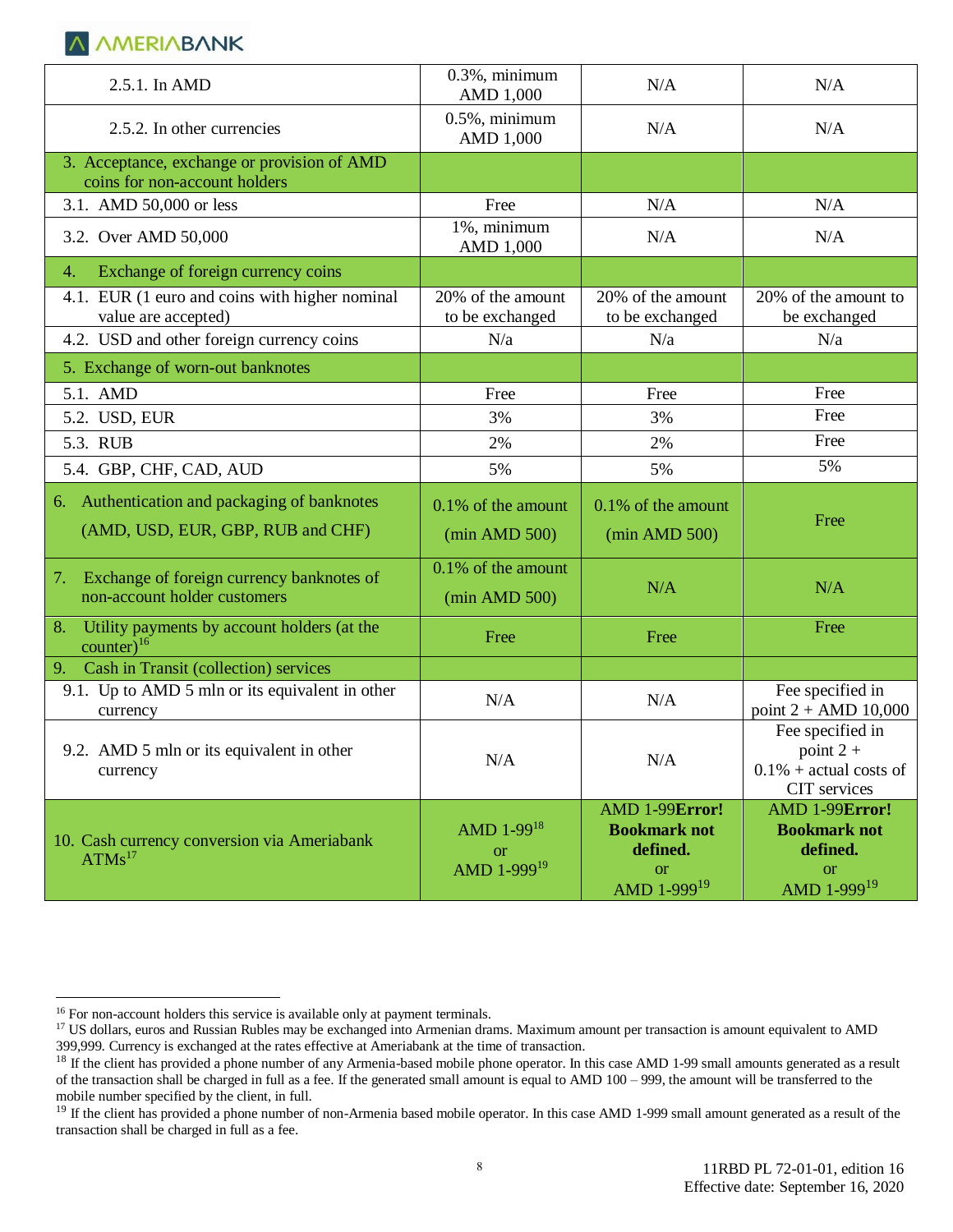

| <b>Remittances in AMD</b><br>1.1. To accounts of payment and settlement<br>$0.3\%$ , minimum<br>$0.3\%$ , minimum<br>AMD 5,000<br>AMD 5,000<br>5,000<br>organizations<br>1.2. Other transfers<br>Within Ameriabank accounts<br>1.2.1.<br>Free<br>Free<br>Free<br>To Armenian banks <sup>21</sup><br>1.2.2.<br>1.2.2.1. For account holders<br>Free<br>Free<br>Free<br>Submission of payment order via<br>1.2.2.1.1.<br>Internet Banking/Mobile<br>Free<br>Free<br>Free<br><b>Banking System</b><br>Submission of payment order in<br>1.2.2.1.2.<br>paper form to the Bank's<br><b>AMD 200</b><br><b>AMD 200</b><br><b>AMD 200</b><br>Yerevan-based branches<br>Submission of payment order in<br>1.2.2.1.3.<br>paper form to the Bank's<br>Free<br>Free<br>Free<br>regional branches<br>1.2.2.2. For non-account holders at Yerevan-<br>$0.1\%$ , minimum<br>N/A<br>N/A<br>based branches<br>AMD 1,000<br>1.2.2.3. For non-account holders at branches<br>$0.1\%$ , minimum<br>N/A<br>N/A<br>outside Yerevan<br><b>AMD 500</b><br>Remittances in foreign currency <sup>22</sup><br>2.1 Within Ameriabank accounts<br>Free<br>Free<br>Free<br>2.2 In RUB<br>2.2.1. | <b>Item</b>                         | <b>Standard</b> | Persona | Premium/<br>Partner |
|-------------------------------------------------------------------------------------------------------------------------------------------------------------------------------------------------------------------------------------------------------------------------------------------------------------------------------------------------------------------------------------------------------------------------------------------------------------------------------------------------------------------------------------------------------------------------------------------------------------------------------------------------------------------------------------------------------------------------------------------------------------------------------------------------------------------------------------------------------------------------------------------------------------------------------------------------------------------------------------------------------------------------------------------------------------------------------------------------------------------------------------------------------------------|-------------------------------------|-----------------|---------|---------------------|
|                                                                                                                                                                                                                                                                                                                                                                                                                                                                                                                                                                                                                                                                                                                                                                                                                                                                                                                                                                                                                                                                                                                                                                   |                                     |                 |         |                     |
|                                                                                                                                                                                                                                                                                                                                                                                                                                                                                                                                                                                                                                                                                                                                                                                                                                                                                                                                                                                                                                                                                                                                                                   |                                     |                 |         | 0.3%, minimum AMD   |
|                                                                                                                                                                                                                                                                                                                                                                                                                                                                                                                                                                                                                                                                                                                                                                                                                                                                                                                                                                                                                                                                                                                                                                   |                                     |                 |         |                     |
|                                                                                                                                                                                                                                                                                                                                                                                                                                                                                                                                                                                                                                                                                                                                                                                                                                                                                                                                                                                                                                                                                                                                                                   |                                     |                 |         |                     |
|                                                                                                                                                                                                                                                                                                                                                                                                                                                                                                                                                                                                                                                                                                                                                                                                                                                                                                                                                                                                                                                                                                                                                                   |                                     |                 |         |                     |
|                                                                                                                                                                                                                                                                                                                                                                                                                                                                                                                                                                                                                                                                                                                                                                                                                                                                                                                                                                                                                                                                                                                                                                   |                                     |                 |         |                     |
|                                                                                                                                                                                                                                                                                                                                                                                                                                                                                                                                                                                                                                                                                                                                                                                                                                                                                                                                                                                                                                                                                                                                                                   |                                     |                 |         |                     |
|                                                                                                                                                                                                                                                                                                                                                                                                                                                                                                                                                                                                                                                                                                                                                                                                                                                                                                                                                                                                                                                                                                                                                                   |                                     |                 |         |                     |
|                                                                                                                                                                                                                                                                                                                                                                                                                                                                                                                                                                                                                                                                                                                                                                                                                                                                                                                                                                                                                                                                                                                                                                   |                                     |                 |         |                     |
|                                                                                                                                                                                                                                                                                                                                                                                                                                                                                                                                                                                                                                                                                                                                                                                                                                                                                                                                                                                                                                                                                                                                                                   |                                     |                 |         |                     |
|                                                                                                                                                                                                                                                                                                                                                                                                                                                                                                                                                                                                                                                                                                                                                                                                                                                                                                                                                                                                                                                                                                                                                                   |                                     |                 |         |                     |
|                                                                                                                                                                                                                                                                                                                                                                                                                                                                                                                                                                                                                                                                                                                                                                                                                                                                                                                                                                                                                                                                                                                                                                   |                                     |                 |         |                     |
|                                                                                                                                                                                                                                                                                                                                                                                                                                                                                                                                                                                                                                                                                                                                                                                                                                                                                                                                                                                                                                                                                                                                                                   |                                     |                 |         |                     |
|                                                                                                                                                                                                                                                                                                                                                                                                                                                                                                                                                                                                                                                                                                                                                                                                                                                                                                                                                                                                                                                                                                                                                                   |                                     |                 |         |                     |
|                                                                                                                                                                                                                                                                                                                                                                                                                                                                                                                                                                                                                                                                                                                                                                                                                                                                                                                                                                                                                                                                                                                                                                   |                                     |                 |         |                     |
| costs chargeable to transfer amount<br>AMD 3,000<br>AMD 3,000                                                                                                                                                                                                                                                                                                                                                                                                                                                                                                                                                                                                                                                                                                                                                                                                                                                                                                                                                                                                                                                                                                     | Correspondent and intermediary bank | AMD 3,000       |         |                     |

## **4. TRANSFERS<sup>20</sup>**

<sup>20</sup> The Bank accepts payment orders filed in paper or via distant banking solutions and processes them in accordance with the table below provided that the amount to be transferred is actually available on the client's account.

|            | Payment orders filed in paper form |                     |                     |                            | <b>Payment orders filed via Bank-Client or Internet-Bank</b><br>or Mobile Banking systems<br>Payment orders through phone banking (except<br>transfers within Ameriabank accounts) |                     |                   |                            |
|------------|------------------------------------|---------------------|---------------------|----------------------------|------------------------------------------------------------------------------------------------------------------------------------------------------------------------------------|---------------------|-------------------|----------------------------|
|            | <b>Acceptance</b>                  | <b>Transfer</b>     | Acceptance          | <b>Transfer</b>            | <b>Acceptance</b>                                                                                                                                                                  | <b>Transfer</b>     | <b>Acceptance</b> | <b>Transfer</b>            |
| <b>AMD</b> | Before 1:00<br>p.m.                | Same<br>banking day | After 1:00<br>p.m   | <b>Next</b><br>banking day | Before<br>2:00 p.m                                                                                                                                                                 | Same<br>banking day | After 2:00<br>p.m | <b>Next</b><br>banking day |
| <b>USD</b> | Before $4:00$<br>p.m               | Same<br>banking day | After $4:00$<br>p.m | <b>Next</b><br>banking day | Before<br>5:00 p.m                                                                                                                                                                 | Same<br>banking day | After 5:00<br>p.m | <b>Next</b><br>banking day |
| Other      | Before 3:00                        | Same                | After 3:00          | <b>Next</b>                | Before                                                                                                                                                                             | Same                | After 4:00        | <b>Next</b>                |
| currency   | p.m                                | banking day         | p.m                 | banking day                | 4:00 p.m                                                                                                                                                                           | banking day         | p.m               | banking day                |

Transfers within Ameriabank accounts, ordered by telephone banking, are executed within the same banking day.

While executing transfers from card accounts the relevant commissions are added to the fees specified in this chapter 4 (see the Terms of Card Issuance and Usage).

<sup>21</sup> The Bank shall charge AMD 10,000 for each same-day transfer in the amount of up to AMD 50 million if the payment orders were submitted in paper from 1:00 p.m. to 3:00 p.m. (2:00 p.m. to 3:15 p.m. in case of electronic payment orders).

 $^{22}$  If the transferred amount totals USD 3 million or more or its equivalent in other currency, the transfers are executed only in accordance with points 2.2, 2.3.2 and 2.4.2 subject to commission of AMD 1 million. Transfers to Syrian, Cuban banks and branch offices are charged as described in points 2.3.1 and 2.4.1.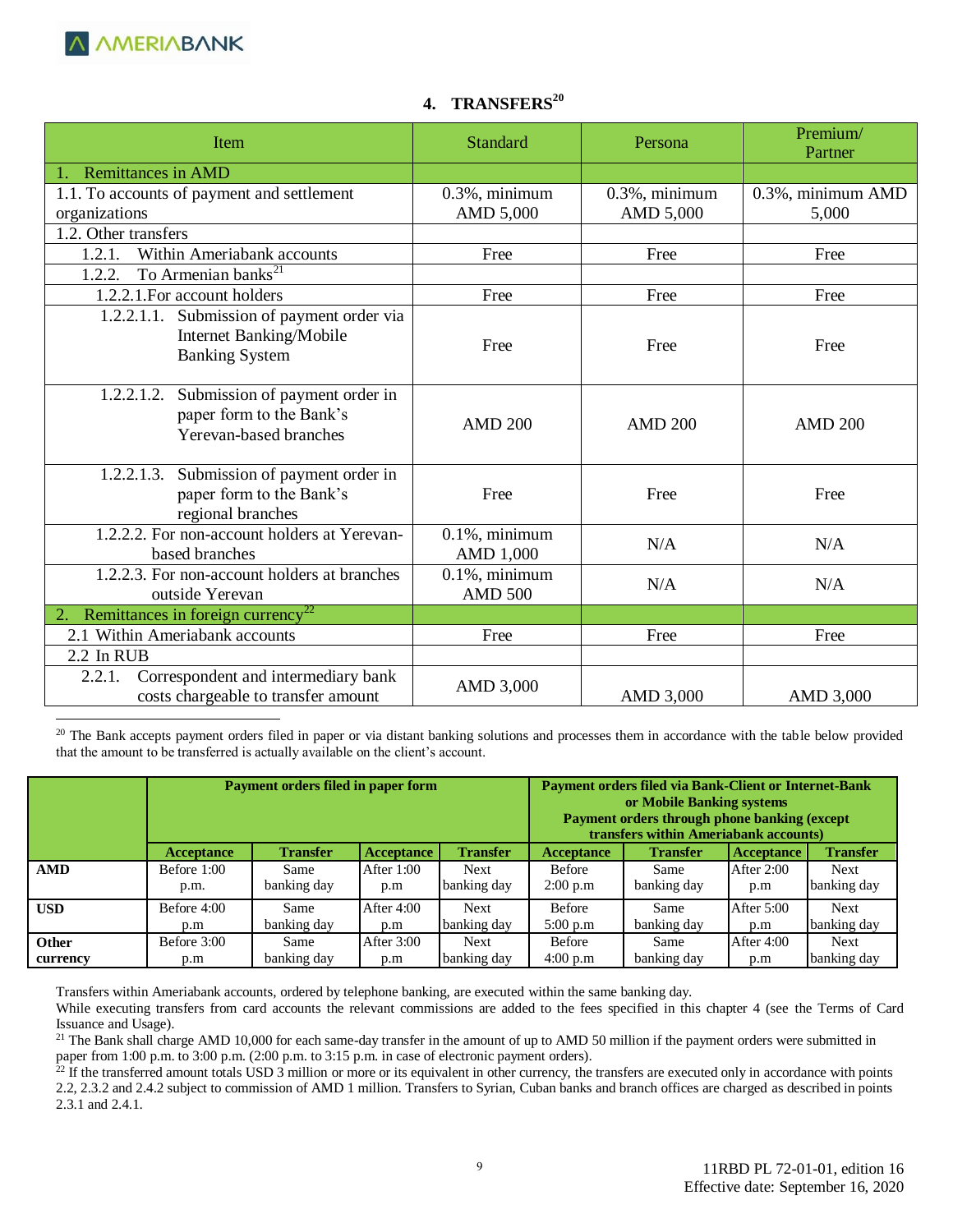| 2.2.2.<br>Correspondent and intermediary bank<br>costs borne by Ameriabank                                                                                         | $0.1\%$ , minimum<br>AMD 3,000,<br>maximum<br>AMD 30,000    | $0.1\%$ , minimum<br>AMD 3,000,<br>maximum<br>AMD 30,000    | 0.1%, minimum AMD<br>3,000,<br>maximum<br>AMD 30,000       |
|--------------------------------------------------------------------------------------------------------------------------------------------------------------------|-------------------------------------------------------------|-------------------------------------------------------------|------------------------------------------------------------|
| 2.3. In USD, EUR                                                                                                                                                   |                                                             |                                                             |                                                            |
| 2.3.1. Correspondent and intermediary bank<br>costs chargeable to transfer amount                                                                                  | $0.1\%$ , minimum<br>AMD 5,000,<br>maximum<br>AMD 12,000    | $0.1\%$ , minimum<br>AMD 5,000,<br>maximum<br>AMD 12,000    | AMD 5,000                                                  |
| 2.3.2. Costs of correspondent banks borne by<br>Ameriabank, costs of intermediary<br>banks, if any, charged to the amount of<br>remittance                         |                                                             |                                                             |                                                            |
| 2.3.2.1. If the payment order is filed in<br>paper form                                                                                                            | $0.15\%$ , minimum<br>AMD 7,500,<br>maximum<br>AMD 50,000   | $0.15\%$ , minimum<br>AMD 7,500,<br>maximum<br>AMD 50,000   | 0.1%, minimum AMD<br>7,500,<br>maximum<br>AMD 50,000       |
| 2.3.2.2. If the payment order is filed<br>online via Internet Banking/<br>Mobile Banking system                                                                    | $0.1\%$ , minimum<br>AMD 6,000,<br>maximum<br>AMD 50,000    | $0.1\%$ , minimum<br>AMD 6,000,<br>maximum<br>AMD 50,000    | 0.1%, minimum AMD<br>6,000,<br>maximum<br>AMD 50,000       |
| 2.3.3. Costs of all correspondent and<br>intermediary banks are borne by the<br>bank                                                                               | Commission<br>specified by point<br>$2.3.2 + AMD$ 10,000    | Commission<br>specified by point<br>$2.3.2 + AMD$ 10,000    | Commission specified<br>by point $2.3.2 + AMD$<br>10,000   |
| 2.4. In other foreign currencies quoted by the Bank                                                                                                                |                                                             |                                                             |                                                            |
| 2.4.1. Costs of all correspondent and<br>intermediary banks are charged to the<br>amount of remittance.                                                            | $0.1\%$ ,<br>minimum AMD<br>5,000,<br>maximum AMD<br>12,000 | $0.1\%$ ,<br>minimum AMD<br>5,000,<br>maximum AMD<br>12,000 | AMD 5,000                                                  |
| 2.4.2. Costs of all correspondent banks are<br>borne by the bank. Costs of other<br>intermediaries (if any) are further<br>reimbursed by the client. <sup>23</sup> |                                                             |                                                             |                                                            |
| 2.4.2.1. If the payment order is filed in<br>paper form                                                                                                            | $0.15\%$ , minimum<br>AMD 12,000,<br>maximum<br>AMD 50,000  | $0.15\%$ , minimum<br>AMD 12,000,<br>maximum<br>AMD 50,000  | $0.1\%$ , minimum<br>AMD 12,000,<br>maximum<br>AMD 50,000  |
| 2.4.2.2. If the payment order is filed<br>online via Internet Banking/<br>Mobile Banking system                                                                    | $0.1\%$ , minimum<br>AMD 10,000,<br>maximum<br>AMD 50,000   | $0.1\%$ , minimum<br>AMD 10,000,<br>maximum<br>AMD 50,000   | $0.1\%$ , minimum<br>AMD 10,000,<br>maximum<br>AMD 50,000  |
| 2.5. Transfer of amount in currency not quoted by<br>the bank $^{24}$                                                                                              | $0.2\%$ , minimum<br>AMD 20,000,<br>maximum<br>AMD 100,000  | $0.2\%$ , minimum<br>AMD 20,000,<br>maximum<br>AMD 100,000  | $0.2\%$ , minimum<br>AMD 20,000,<br>maximum<br>AMD 100,000 |
| 2.6. For non-account holders                                                                                                                                       |                                                             |                                                             |                                                            |
| 2.6.1. In RUB                                                                                                                                                      | Commission<br>specified in point 2.2                        | N/A                                                         | N/A                                                        |

<sup>&</sup>lt;sup>23</sup> Charges presented to Ameriabank by intermediary banks shall be charged to client accounts.

 $^{24}$  The transfer is executed in USD and the amount is credited to the recipient's account in the currency indicated by the client.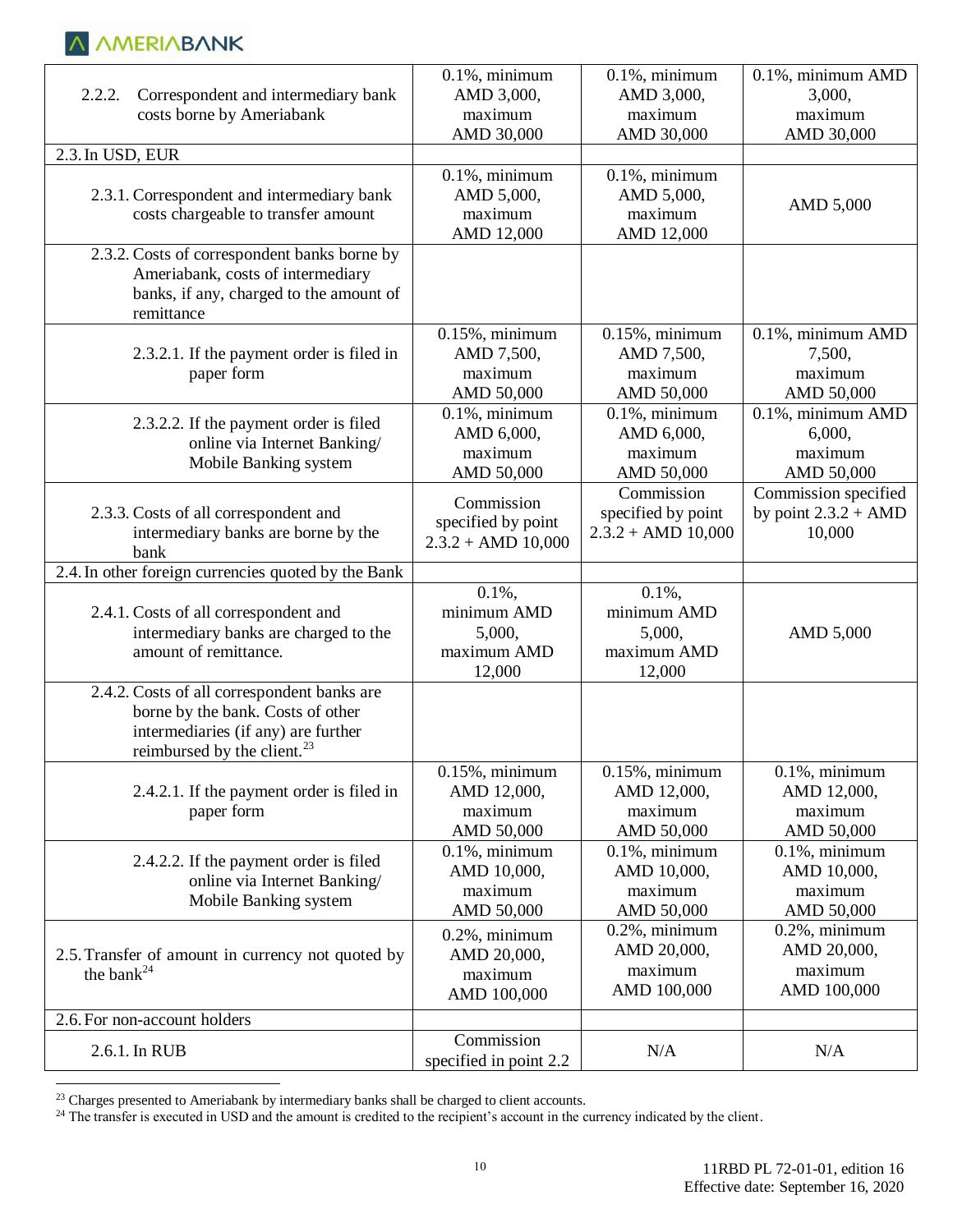|                                                                   | $+$ AMD 10,000        |                       |                       |
|-------------------------------------------------------------------|-----------------------|-----------------------|-----------------------|
| 2.6.2. In USD, EUR and other foreign                              | AMD 15,000            | N/A                   | N/A                   |
| currencies quoted by the Bank <sup>25</sup>                       |                       |                       |                       |
| Transfers in gold (999.9)<br>3.                                   |                       |                       |                       |
| 3.1 Within bank accounts                                          | Free                  | Free                  | Free                  |
|                                                                   | AMD 20,000            | AMD 20,000            | AMD 15,000            |
| 3.2 To Armenian and foreign banks                                 | (per each incoming or | (per each incoming    | (per each incoming or |
|                                                                   | outgoing transfer)    | or outgoing transfer) | outgoing transfer)    |
| Transfer of money to Ameriabank's client<br>$\overline{4}$ .      |                       |                       |                       |
| accounts from ARCA, VISA or MasterCard                            | 2%                    | 2%                    | 2%                    |
| cards <sup>26</sup>                                               |                       |                       |                       |
| 5.<br>Transfer of money to ARCA, VISA,                            |                       |                       |                       |
| Mastercard cards via Internet/Mobile                              | 0.3%                  | 0.3%                  | 0.3%                  |
| Banking systems <sup>27</sup>                                     |                       |                       |                       |
| Ameriastream transfers <sup>28</sup><br>6.                        |                       |                       |                       |
|                                                                   |                       |                       |                       |
|                                                                   |                       |                       |                       |
|                                                                   |                       |                       |                       |
| 6.1. If performed via Internet Banking/Mobile                     | 1%                    | 1%                    | 1%                    |
| <b>Banking</b> system                                             |                       |                       |                       |
| 6.2. If performed through the Bank site (web                      | 2%                    | 2%                    | 2%                    |
| version)                                                          |                       |                       |                       |
| Cancellation and amendment of payment<br>7.                       |                       |                       |                       |
| order data based on the client's written<br>request <sup>29</sup> |                       |                       |                       |
| 7.1.AMD                                                           | AMD 1,000             | AMD 1,000             | AMD 1,000             |
| 7.2. Foreign currency <sup>30</sup>                               | AMD 25,000            | AMD 25,000            | AMD 25,000            |
| 8. Cancellation and amendment of payment                          |                       |                       |                       |
| order data based on the client's request                          |                       |                       |                       |
| processed by Internet Banking/Mobile                              |                       |                       |                       |
| Banking System <sup>31</sup>                                      |                       |                       |                       |
| 8.1. In case of payments in AMD                                   | <b>AMD 500</b>        | <b>AMD 500</b>        | <b>AMD 500</b>        |
| 8.2. In case of payments in $RUB^{25}$                            | AMD 10,000            | AMD 10,000            | AMD 10,000            |
| 8.3. In case of payments in other currencies <sup>25</sup>        | AMD 25,000            | AMD 25,000            | AMD 25,000            |
| Return of the client's payment order by the<br>9.                 |                       |                       |                       |
| correspondent bank due to wrong or inaccurate                     |                       |                       |                       |
| data provided by client (including where                          |                       |                       |                       |

 $\overline{a}$ <sup>25</sup> Transfers in USD, EUR and other foreign currencies for non-account holders are performed by *"Costs of all correspondent and intermediary banks are charged to the amount of remittance"* option.

<sup>26</sup> No more than 3 transfers a day to one and the same account are allowed. Limit per transaction is as specified below:

| Currency | Amount  |
|----------|---------|
| AMD      | 500,000 |
| USD      | 1.000   |
| EUR      | 1,000   |
| RUB      | 50,000  |

<sup>27</sup> The client is free to transfer money from the preferred account, including a card account. The amount will be instantly activated on the beneficiary's card but will be activated on the account on the next business day.

 $^{28}$  Maximum amount per transfer via Ameriastream is AMD 399,000, minimum amount per transfer is AMD 1,000. The amount should be multiple of 1,000.

 $29$  Fees are not charged, if at the time of cancellation request the amount has not been debited yet.

 $30$  In addition to the specified tariff, third party's expenses are also chargeable to the client.

 $31$  Fees are not charged, if the amount has not left the bank yet.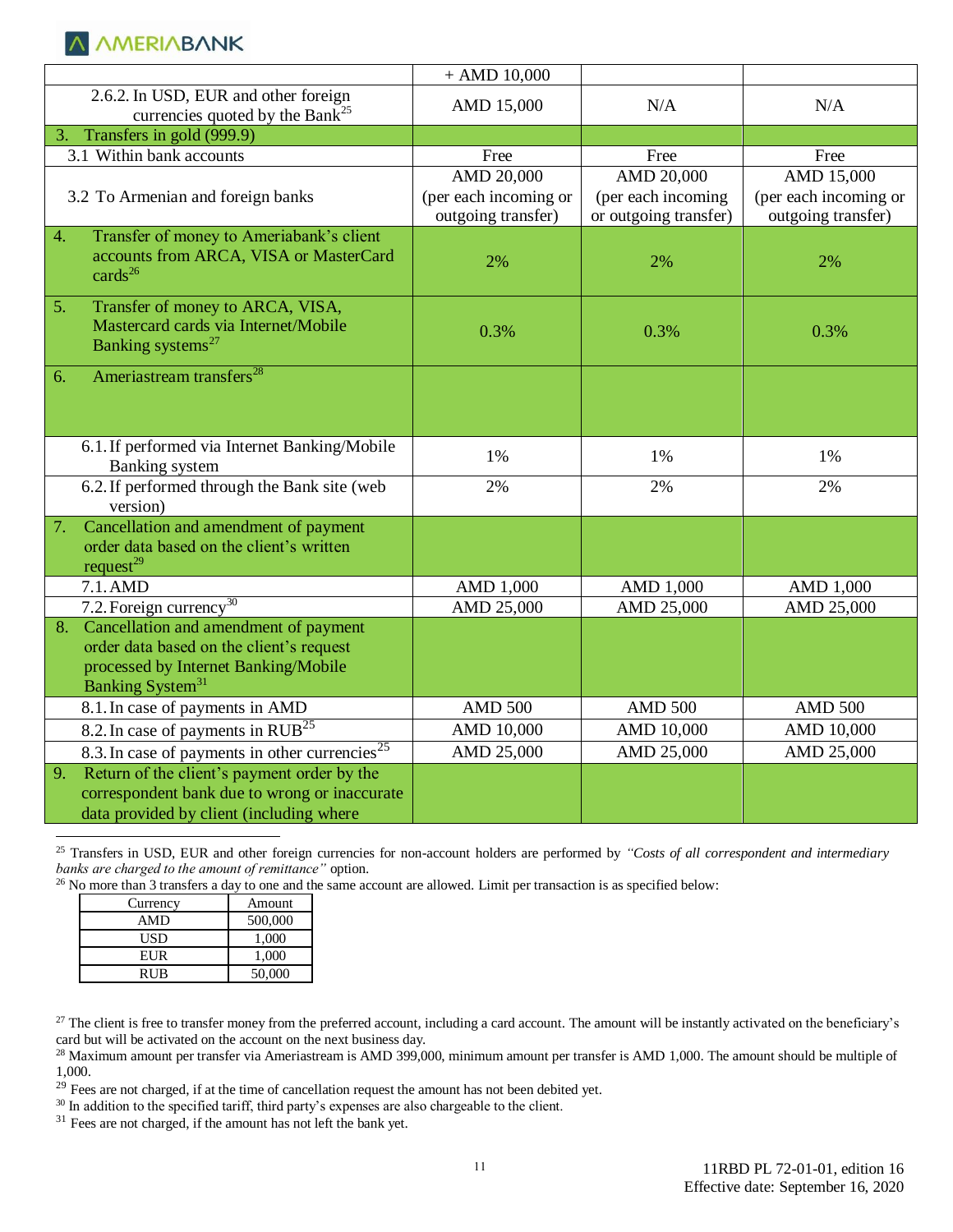| recipient's account has been closed)                                                           |            |            |            |
|------------------------------------------------------------------------------------------------|------------|------------|------------|
| 9.1. In case of payment orders in AMD                                                          | Free       | Free       | Free       |
| 9.2. In case of payment orders in $RUB^{25}$                                                   | AMD 25,000 | AMD 25,000 | AMD 25,000 |
| If the payment order was filed<br>9.2.1.<br>Internet Banking or Mobile-Banking<br>systems $25$ | AMD 10,000 | AMD 10,000 | AMD 10,000 |
| 9.3. In case of payment orders in other<br>currencies <sup>25</sup>                            | AMD 25,000 | AMD 25,000 | AMD 25,000 |
| 10. Crediting foreign currency to account in non-<br>cash form                                 | Free       | Free       | Free       |

#### **11. OPENING AND MANAGEMENT OF ESCROW ACCOUNTS**

|    | Item                              | Standard/Persona/Premium/Partner                                                                                                                                                                                                                                                        |  |
|----|-----------------------------------|-----------------------------------------------------------------------------------------------------------------------------------------------------------------------------------------------------------------------------------------------------------------------------------------|--|
|    | Account opening and management    | For transactions within 500 million AMD or foreign<br>currency equivalent: front-end fee of 0.3% of escrow<br>amount, minimum AMD 50,000<br>maximum AMD $1,000,000$<br>For transactions exceeding 500 million AMD or foreign<br>currency equivalent: contractual, minimum AMD 1,000,000 |  |
|    | 2. Amendments to escrow agreement | AMD 25,000 for each supplementary agreement                                                                                                                                                                                                                                             |  |
| 3. | Account closing                   | Free                                                                                                                                                                                                                                                                                    |  |
|    | Cash withdrawal                   | In accordance with Section 3, "Cash Transactions"                                                                                                                                                                                                                                       |  |
|    | Transfer                          | In accordance with Section 4, "Transfers"                                                                                                                                                                                                                                               |  |